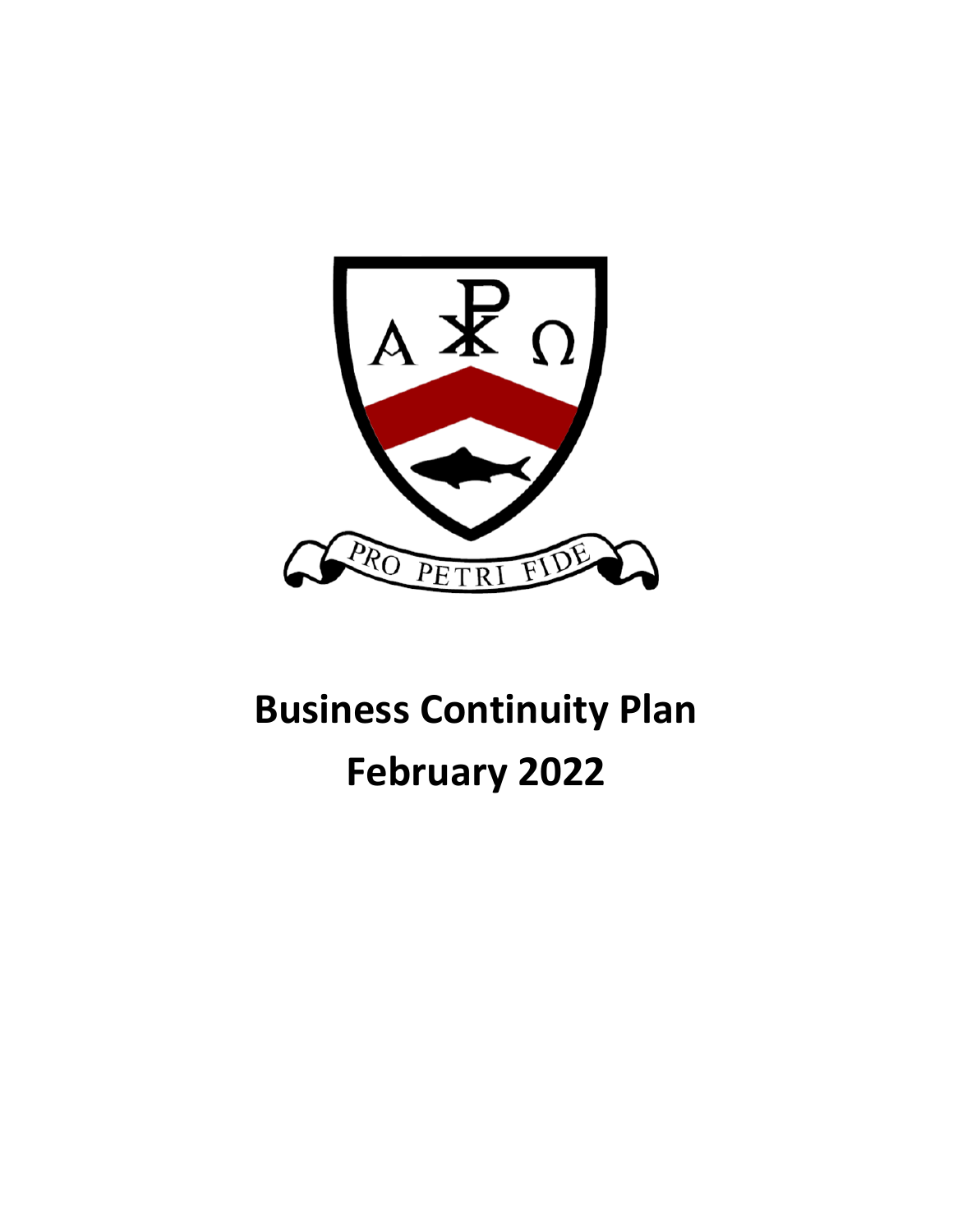#### **1. INTRODUCTION**

This plan deals with no-notice disruptions most likely to occur: loss of premises (through fire, flood etc); loss of utilities (electricity, gas, water, fuel); failure of IT and telephony; failure of supply; staff shortage; issues such as pandemic 'flu.

The impact of any serious disruption may manifest itself in terms of: delivery of education, safety/welfare, financial consequences; reputation damage; environmental consequences.

This plan should be reviewed annually.

#### **2. AIM OF PLAN**

The aim of this plan is to provide guidance and support to enable the School/College to tackle the impact of severe disruptions due to a variety of one-off, but credible, causes.

The plan is designed to achieve the following strategic objectives:

a. To safeguard the safety and welfare of students, staff and visitors;

b. To resume provision of education services at the earliest opportunity and, where possible, secure a continuation of learning;

c. To maintain the community and identity of the School/College;

d. To return the School/College to normality.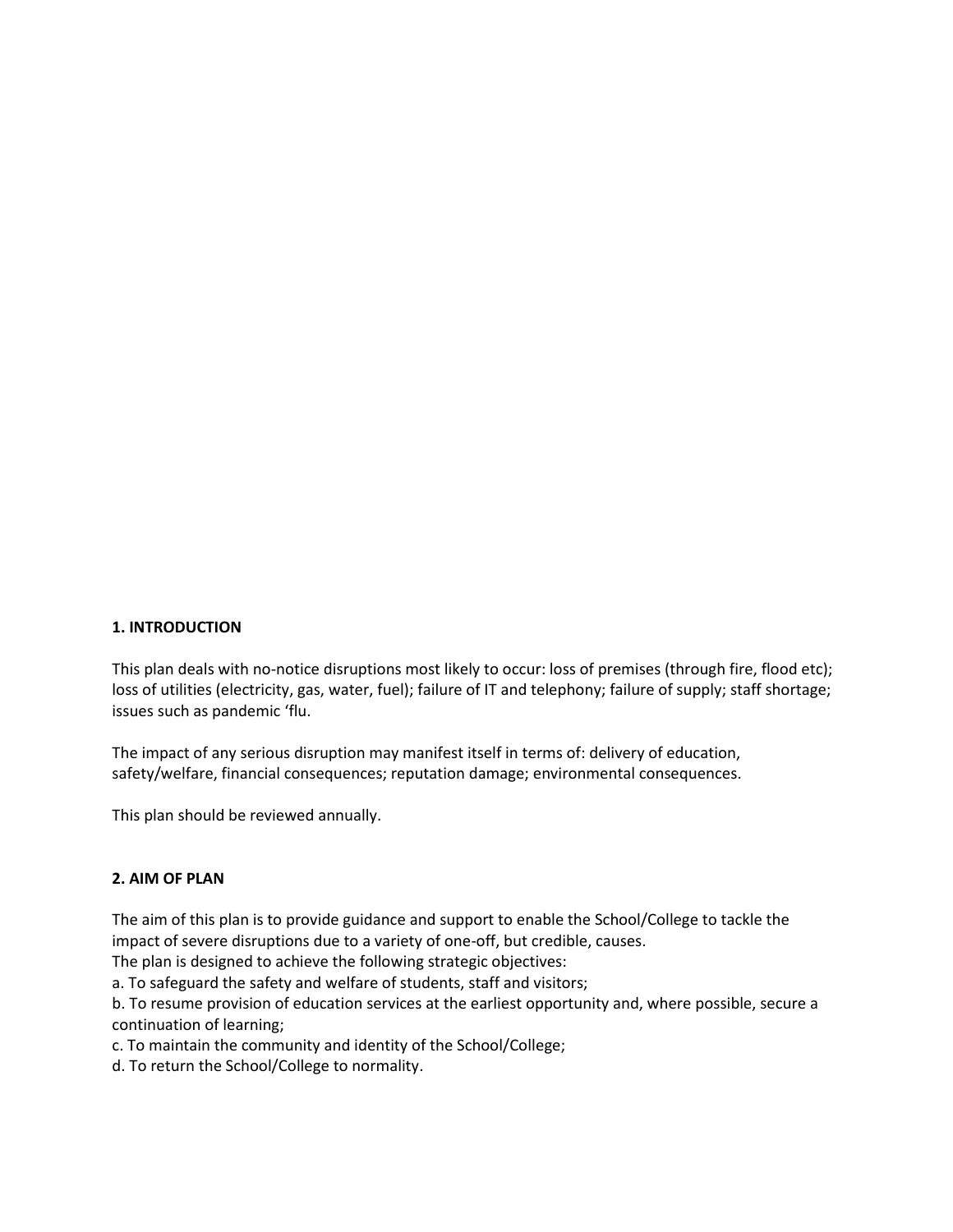# **3. NOTIFICATION**

During working hours, a site disruption is likely to become apparent to all staff and students very quickly: alarm activation, word-of-mouth etc.

Outside working hours, a site disruption may be notified by the emergency services to the School/College's Principal or Site Manager

## **4. PLAN IMPLEMENTATION**

The responsibility for implementing this plan lies with the Principal or, if not available, other designated senior member of staff.

## **5. INITIAL ACTIONS AND EMERGENCY FILE**

Evacuation is dealt with in the School/College's Emergency Evacuation Plan.

Upon activation of this plan, the School/College Principal, or his/her nominated deputy, will form a Business Continuity Management Team (BCMT) with responsibilities as listed in Item 7.

The primary objective of the BCMT is to manage the developing situation and minimise harm and danger to:

- Students
- Staff
- Visitors to the Academy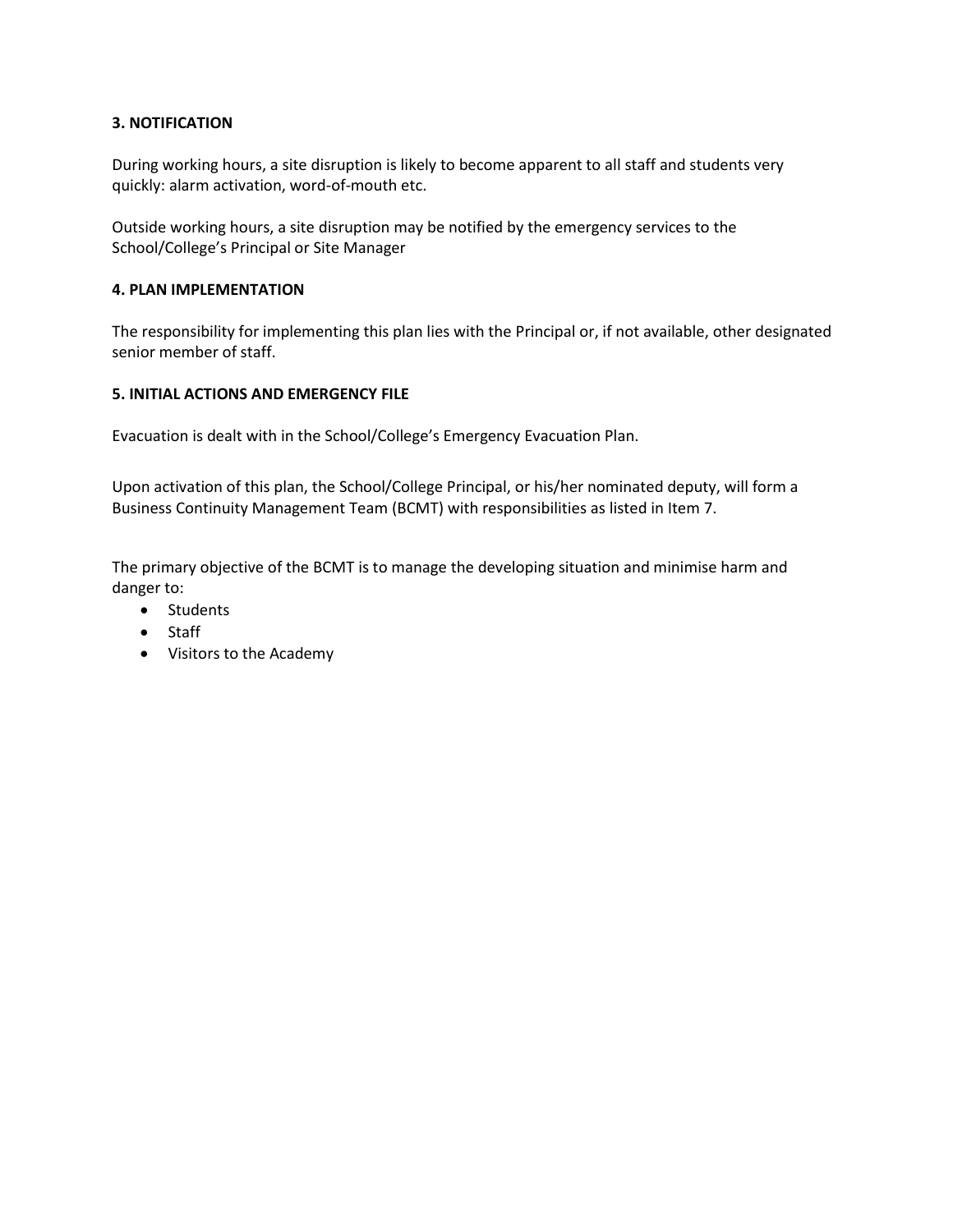The School/College's ability to provide education.

Emergency files will be stored in the Academy Operations Managers office, reception and Site Manager's office.

The files should contain the following items:

- A copy of this plan
- A copy of the School/College's evacuation and contingency plan
- Site plans
- Any other critical items
- Up-to-date contact information for parents/carers will be available via any internet enabled computer.

The file should be taken out of the School/College building by the nearest person, **only if safe to do so!**

# **6. ASSESSMENT/CONTAINMENT**

As soon as practicable, the BCMT will meet to consider what resources are available to continue normal business as far as possible. Potential resources are:

- Staff, vehicles, equipment still at the scene
- Staff, vehicles, equipment located elsewhere
- Current IT and telephony capability

If the disruption has resulted in the loss of the School/College site, the BCMT meeting should be held at one of the other MAC School/College.

# **7. ROLES AND RESPONSIBILITIES**

Functional roles include, but are not limited to the following **(***dependant on resources available, individuals may be called upon to fulfil more than one role***):** 

## **Incident Officer: Principal**

- Chair Team meetings
- Co-ordination of the response
- Liaise with DFE/ LADO (Local Authority Designated Officer)
- Liaise with Chair of Directors
- Allocate resources.
- Be prepared to answer questions from the media
- Responsible for deciding whether or not staff should be sent home.

## **Staff and Communications Officer: Vice Principal or other nominated person (Curriculum)**

- Meet and greet emergency services as they arrive, with a floor plan of the building, if possible.
- Ensure all significant occurrences and decisions are recorded, together with reasons for decisions made.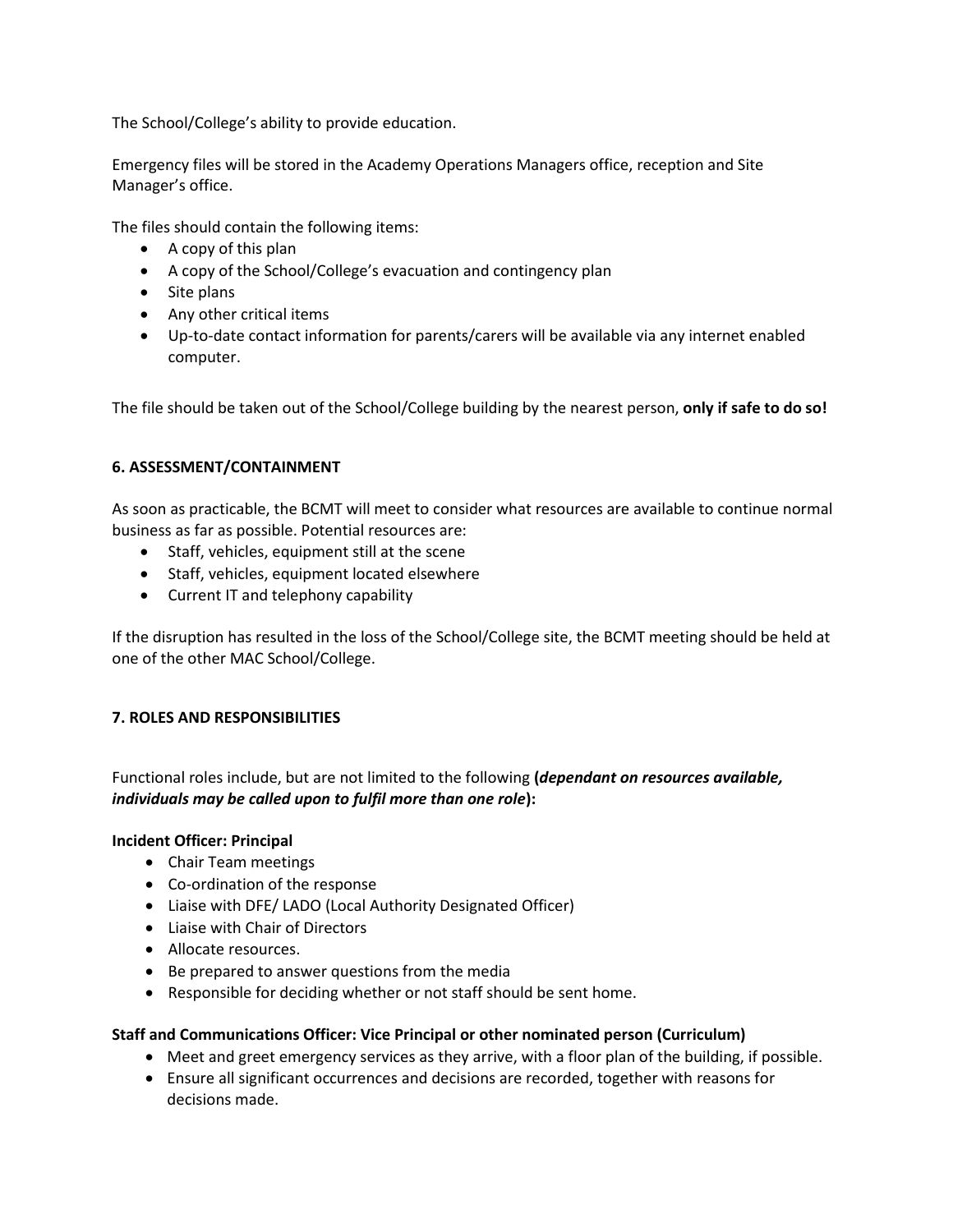- Provide clerical and practical assistance to the Incident Officer.
- **(Immediate!)** Instruct staff not to leave the rendezvous point until told to do so.
- Liaison between Emergency Team and staff.
- Imparting factual information to staff.
- Liaison with Operations Manager & external IT providers.
- Agree key information to be given to students by class teachers.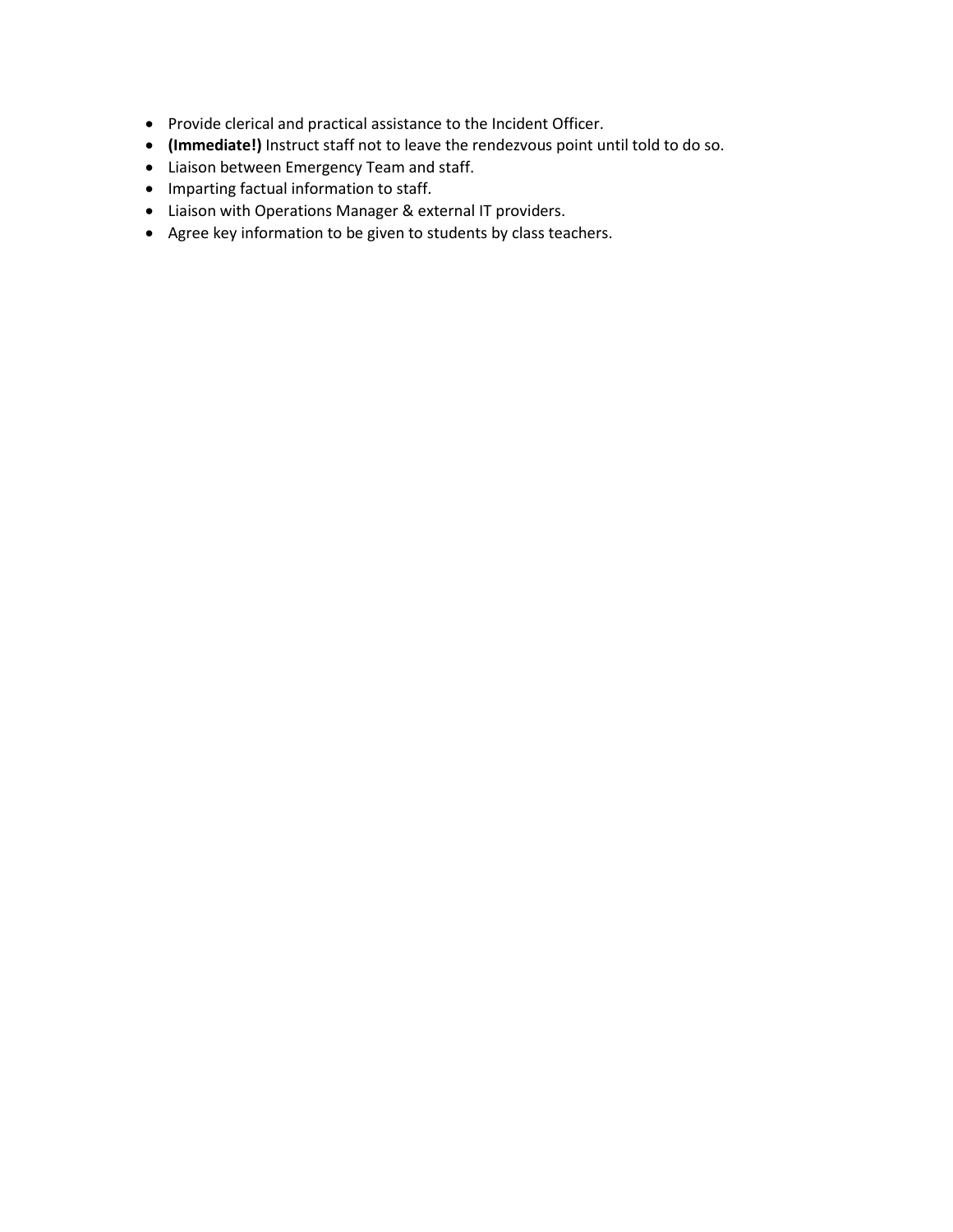## **Welfare: Vice Principal or other nominated person (Students)**

- Ensure all students, staff and visitors are safe and accounted for.
- Marshalling of students, staff and visitors at the evacuation rendezvous point.
- Arranging for transfer of everyone to place of safety.
- Arrange for warm, dry shelter for everyone in the short term.
- Deal with immediate welfare matters: distress, injuries, domestic responsibilities, etc.
- Co-ordinate the sending home of students and immediate care of those whose parents cannot be readily notified.

#### **Premises: Estates Manager/Office Manager supported by Site Manager**

- Building security.
- Turn off gas, electricity etc, if this can be done safely.
- Salvage of critical documents/equipment if this can be done safely. The nominated person should be in possession of a list of critical items.
- Signs and notices for doors/boundaries.
- Liaison with neighbours.
- Identification/transfer to alternative premises.

#### **Continuity and Recovery: Estates Manager/Office Manager supported by Site Manager**

- Arrange for opening up of alternative premises.
- Co-ordinate fitting out with furniture and equipment.
- Liaise with Academy insurance companies
- Liaise with DFE as necessary

#### **Data Recovery**: **Operations Manager or ICT provider**

• Organise the retrieval and restore of data from back up tapes/systems

**NB:** *It is tempting during the initial phase of an incident, when children and staff are accounted for and Staff are, for instance, milling around outside the premises and it is obvious that no work will be conducted for the rest of the day, to send them home. Before taking this decision, however, it should be borne in mind that they may be available to assist one of the BCMT members, and that, once released, it will be difficult, if not impossible, to make contact with them again until at least the following day.* 

| <b>Company Name</b>                                  | Contact             | <b>Contact Number</b> | Email                        |  |  |
|------------------------------------------------------|---------------------|-----------------------|------------------------------|--|--|
| <b>Emergency Electric, Gas &amp; Water Suppliers</b> |                     |                       |                              |  |  |
| NATIONAL GAS EMERGENCY                               |                     | 0800 111 999          |                              |  |  |
| Western Power Electricity                            |                     | 0800 6783 105         |                              |  |  |
| Distribution                                         |                     |                       |                              |  |  |
| South Staffs Water                                   |                     | 0800 389 1011         |                              |  |  |
| <b>Electric, Gas &amp; Water Suppliers</b>           |                     |                       |                              |  |  |
| <b>Bishop Milner</b>                                 | <b>British Gas</b>  | 0333 202 9524         |                              |  |  |
|                                                      | Gazprom             | 01618373395           | enquiries@gazprom-energy.com |  |  |
| Gas                                                  | <b>Shell Energy</b> | 0330 088 2679         | contactus@shellenergy.co.uk  |  |  |
| Electricity                                          | South Staffs        | 0330 123 0205         | info@sswbusiness.co.uk       |  |  |

#### **8.2 Loss of Utilities/ICT:**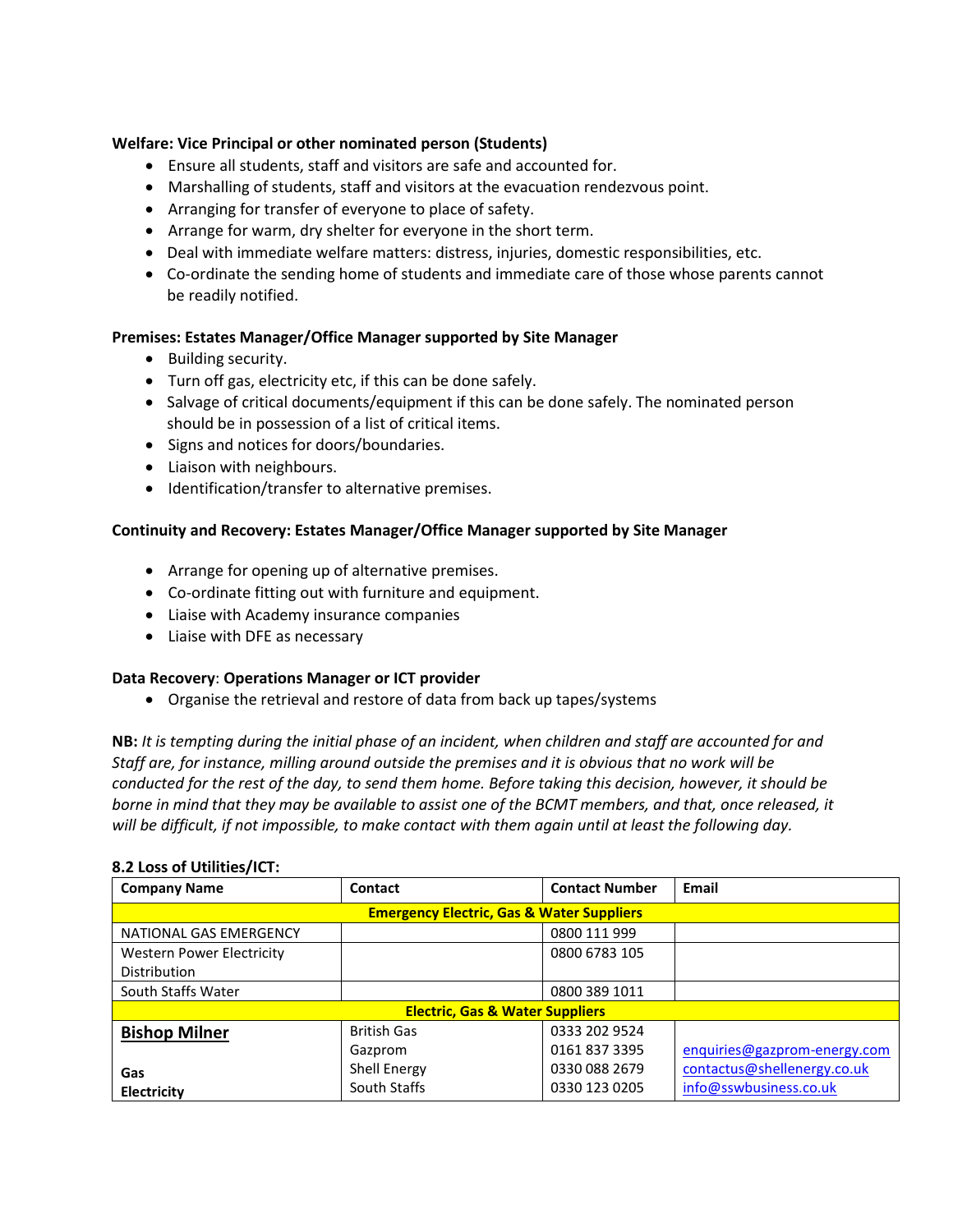| Water                          |                              |               |                             |  |  |
|--------------------------------|------------------------------|---------------|-----------------------------|--|--|
|                                |                              |               |                             |  |  |
| <b>Communication Suppliers</b> |                              |               |                             |  |  |
| <b>Bishop Milner</b>           |                              |               |                             |  |  |
| <b>Telephone</b>               | Gamma                        | 0333 014 0333 | gbc.customerservice@gamma.c |  |  |
|                                |                              |               | <u>o.uk</u>                 |  |  |
| <b>Mobile Phones</b>           | O <sub>2</sub>               | 0800 902 0213 | publicservice@o2.com        |  |  |
|                                |                              | (Pin 62401)   |                             |  |  |
| <b>MIS System</b>              | <b>SIPS Education LTD</b>    | 0121 296 3000 | enquires@sips.co.uk         |  |  |
| <b>Internet</b>                | Dudley MBC/                  | 01384 889420  | Adrian.turner@dudley.gov.uk |  |  |
|                                | Virgin Media/SJBCA           |               |                             |  |  |
| <b>Servers</b>                 | ServerSource<br><b>SJBCA</b> | 01536 274 950 | support@serversource.co.uk  |  |  |
|                                |                              |               |                             |  |  |

# **8.3 Virtual Teaching:**

If there is a serious disruption to education work can still be submitted by students and accessed by teachers via the School/College Online Learning Platform.

## **8.4 Loss of Data**

Servers at the School/College site hold all data. In the event of total loss it will be necessary to restore data from the last backup. Data on these servers is separately backed up daily and stored offsite.

## **8.5. Back up**

| <b>Dudley Schools</b> |                                                             |                              |                                                        |  |  |
|-----------------------|-------------------------------------------------------------|------------------------------|--------------------------------------------------------|--|--|
| Data                  | <b>Backup Format</b>                                        | Access                       | Location                                               |  |  |
| User Documents        | <b>OneDrive</b>                                             | By User                      | Dudley MBC Data<br>Centre                              |  |  |
|                       | External Hard Drive (Encrypted).                            | SJBCA ICT<br>Support<br>Team | <b>BIS ICT Support</b><br>Office (backed up<br>termly) |  |  |
| Shared resources      | Nightly backups to one server at<br>Dudley MBC Data Centre. | SJBCA ICT<br>Support<br>Team | Dudley MBC Data<br>Centre                              |  |  |
|                       | Additional nightly backup to NAS at<br>Bishop Milner.       |                              | <b>BIS Server Room</b>                                 |  |  |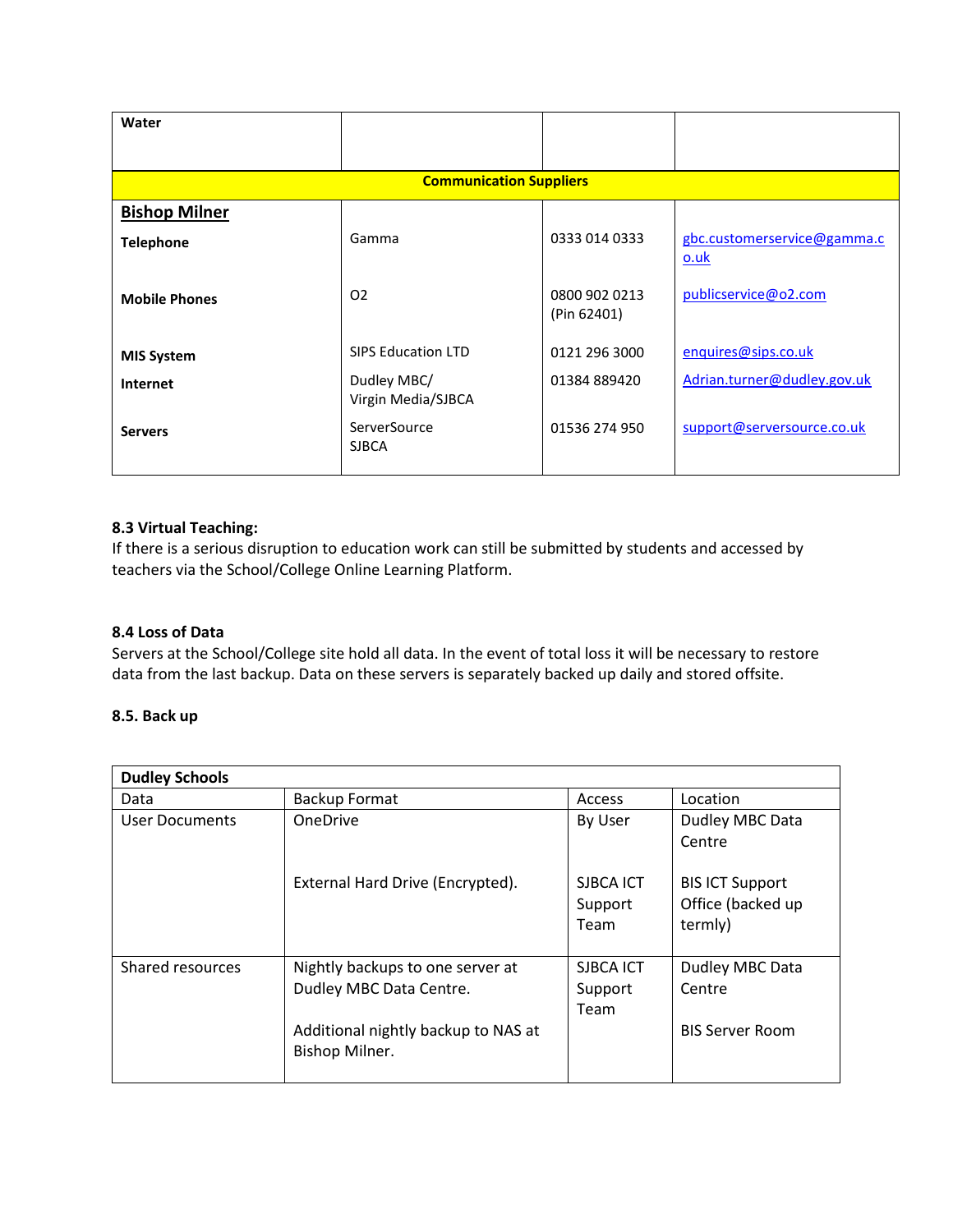|                       | Backed up weekly to portable hard<br>drive (Encrypted) in Locked Filing |           | Locked filing cabinet<br>– Operations |
|-----------------------|-------------------------------------------------------------------------|-----------|---------------------------------------|
|                       | Cabinet in Operations Manager office.                                   |           | Manager office                        |
| Access Control, SIMS, | Nightly backups to one server at                                        | SJBCA ICT | Dudley MBC Data                       |
| Telephony and other   | Dudley MBC Data Centre.                                                 | Support   | Centre                                |
| services              |                                                                         | Team      |                                       |
|                       | Additional nightly backup to NAS at<br>Bishop Milner.                   |           | <b>BIS Server Room</b>                |
|                       | Backed up weekly to portable hard                                       |           | Locked filing cabinet                 |
|                       | drive (Encrypted) in Locked Filing                                      |           | - Operations                          |
|                       | Cabinet in Operations Manager office.                                   |           | Manager office                        |

# **8.6 Staff Shortage**

The most likely scenarios involving a significant loss of staff are:

Outbreak of disease (e.g., influenza pandemic) Fuel Shortage Industrial action

In all of these events, there is likely to be a period of notice in which arrangements may be made to mitigate the effects:

# **8.6.1 Epidemic/Pandemic -**

# **School/College Pandemic Manager: Vice Principal or other designated staff member (Students) Deputy: Assistant Principal/Senior Teacher**

An influenza pandemic or similar occurrence may jeopardise staffing levels, directly though staff illness, or indirectly through fear of infection or through caring responsibilities for sick relatives.

# **What the School/College's pandemic manager should do:**

It is essential that information is disseminated about how to identify symptoms of flu and what to do in the event of a member of staff becoming ill with suspected flu.

Download the latest information for schools to prevent the spread of infection and in what circumstances they might need to close.

## **8.6.2 Fuel**

In the event of a widespread fuel shortage, options will include:

- o Increased use of public transport
- o Car sharing
- o Walking or cycling

When information indicates that a fuel shortage is expected, a list of staff living remotely from their place of work and with particular difficulties in accessing any of the above options will be compiled.